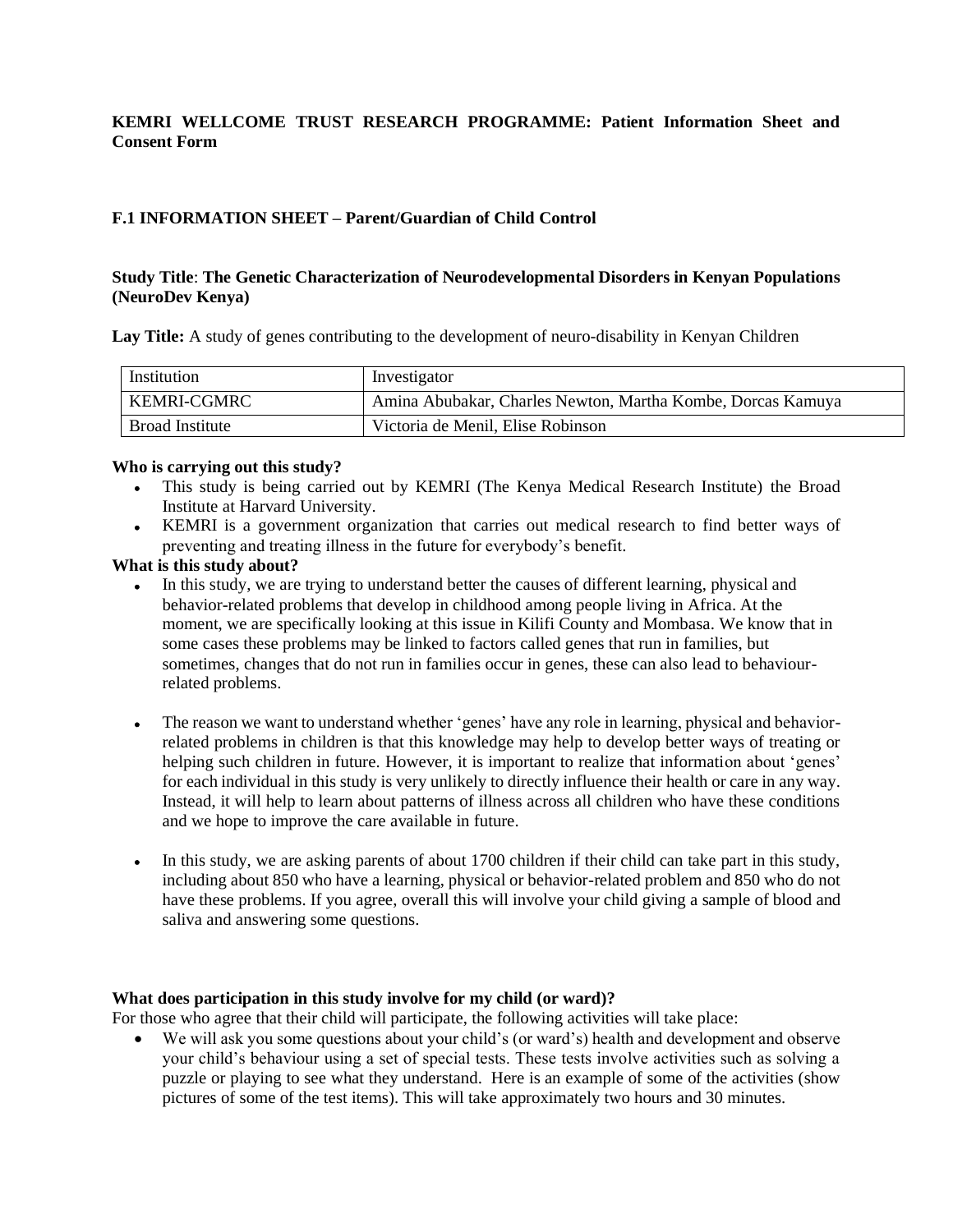- We will also look at your child's (or ward's) medical records to find out about his or her health. Then a nurse or other trained professional will ask your child to give a sample of blood or saliva.
- Your child (or ward) will give about two teaspoons (10 ml) of blood, collected in two small tubes. If your child gives saliva, he or she will give less than half a teaspoon (0.75 - 2 ml) of saliva.

## **Are there any risks or disadvantages to me / my child (or ward) of taking part?**

- Our priority for every participant is his or her wellbeing.
- You may experience distress or discomfort when answering questions about yourself or your child. You do not have to answer questions if they make you uncomfortable. You may also ask to take a break at any time.
- When giving blood, your child (or ward) may experience a small amount of pain, as with a pin prick. The pain should go away quickly. It is possible that your child may have a small bruise or feel dizzy.
- There is a small risk that infection may occur at the site of the blood draw, in which case this can be treated with antibiotics.
- If someone has another sample with 'genes 'from you or your child (or ward), which has not been protected, it is possible that you could be identified from your sample. This would happen if the two samples were matched, and one of them was linked to your name. The risk of this happening is very small but may grow in the future as genetic processing is more widely used.
- There may be other risks to privacy that we cannot foresee, because science is progressing so quickly.

## **Are there any advantages to me/my child (or ward) of taking part?**

- There are no direct benefits to you or your child for taking part in this study.
- If we find that your child (or ward) has symptoms of health problems for which they are not already receiving care, we will refer you to the clinic and services within the County that are able to help you. We will also provide transport or the costs of transport to access these services in the first instance. If there are other support services available within the County that are likely to help your child (such as social services or counselling support), we will also set up referrals to these services with your agreement.
- We hope that the results of this study will help scientists to learn more about physical, learning and behavioural problems that develop in childhood and lead to better care being available for these conditions in future.

## **Will I be compensated for costs and time?**

• As reimbursement for time spent in the study activities, we will give you a sum of Ksh 300 per day plus the amount you spent on fares travelling for the study.

## **What will happen to the saliva or blood?**

- Individual names will be removed from the saliva and blood samples and replaced by codes, to ensure that as far as possible samples can only be linked to the participants by people closely concerned with the research. However, please note additional information on this risk provided in the following paragraph.
- Some of the research tests that will be done on the sample will be done in Kenya. However, for some tests that cannot be done in Kenya, part of the samples will be sent to Laboratories overseas in the USA. The names of these laboratories are: 1) the Broad Institute and 2) the National Institute of Mental Health Repository and Genomics Resource.
- With your permission your child's sample will be stored for a very long time, possibly longer than you are alive. Some of the blood or saliva sample will be kept in the lab in KEMRI and some will be stored in the United States of America.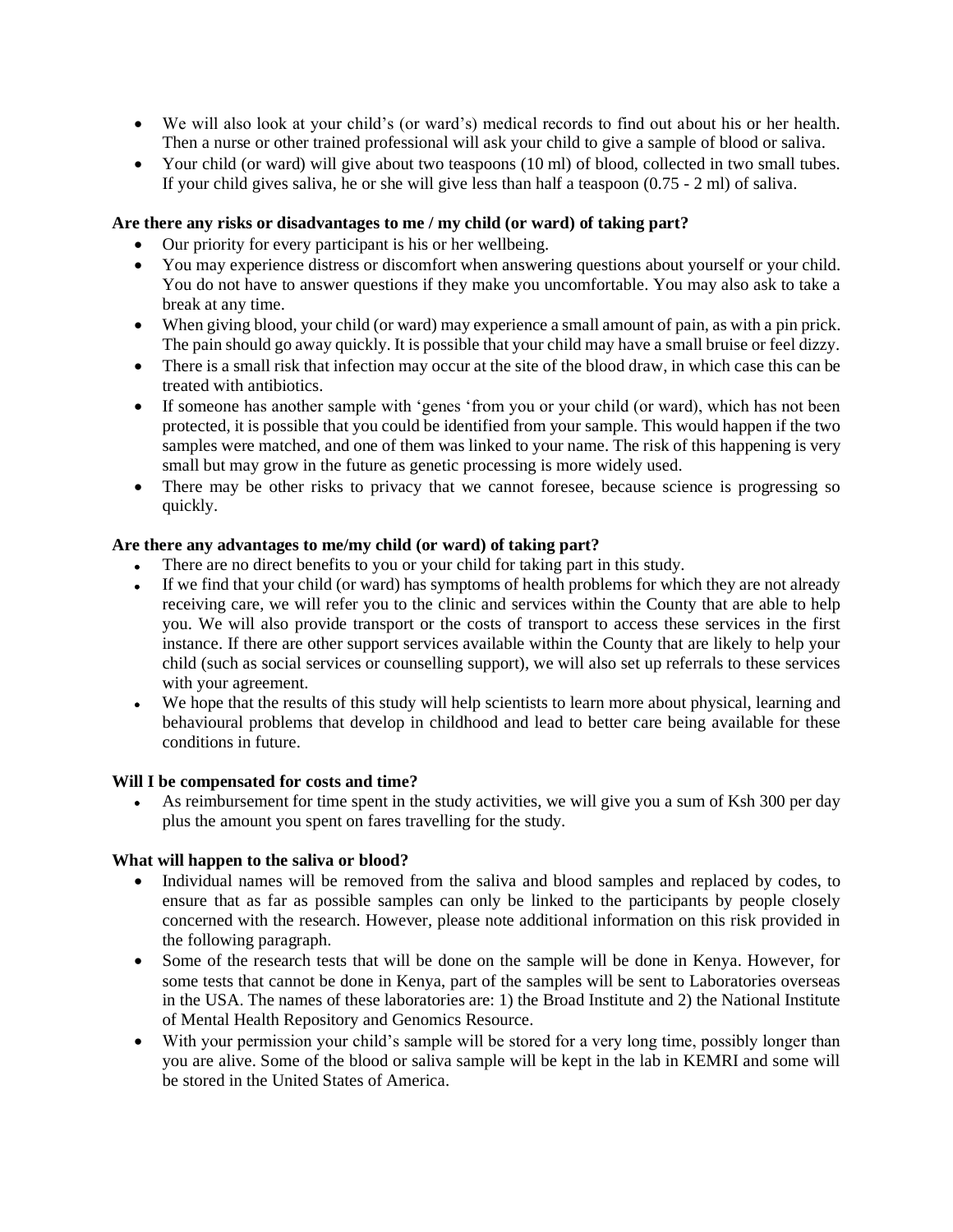#### **What will happen to the information?**

- Your name and contact information will not leave KEMRI and will be carefully stored in a locked cabinet and on a password protected secure computer.
- We may retain and store personal information for as long as necessary for the purposes of the study.
- In future, information collected or generated during this study may be used to support new research by other researchers in Kenya and other parts of the world to understand health problems related to genes. We will only share information with other researchers in ways that do not reveal individual participants' identities. For example, we will remove information that could identify people, such as their names and where they live, and replace this information with number codes.
- For the samples stored in Kenya, any future research using information from this study must first be approved by a local expert committee to make sure that the interests of participants and their communities are protected.
- All reasonable steps will be taken to protect your privacy. However, although we take every measure possible to make sure that participants in our studies cannot be identified from the information or samples that they provide, there is a very small risk that this could happen in studies that involve identifying people's genes. It's important that we also let you know that we cannot at present predict all the ways in which you or your child (or ward) might be identified from their genes as science progresses in future.

## **Who will have access to the samples and information I give?**

- Researchers may write papers and give presentations on the research they do with the samples and information that you have provided. These papers and presentations will not include your name, but may include the summary information such as how often particular genetic changes occurred in the people who participated in this study. This kind of summary information will also be made available in databases that anyone can see (for example, on the internet). These databases will be located both in Kenya and in the United States.
- The samples, and genetic and health information will be stored in laboratories both in Kenya and the USA and shared with other researchers at universities, hospitals, government agencies and companies around the world, but without identifying you by name.
- In order to use the samples, genetic or health information, researchers will have to apply for and get permission to use the samples or information. Samples and information shared with researchers will not be labeled with your name or other information that could be used to identify you.
- The samples, genetic and health information will be available for any research question, such as research to understand what causes certain diseases (for example heart disease, cancer, or psychiatric disorders), development of new scientific methods, the study of human behaviors, or the study of where different groups of people may have come from.
- Although we will not give researchers your or your child's name, we will give them basic information such as your race, ethnic group, geographic region, age range, sex and other nonidentifying health information that you tell us during the study. This information may help researchers study whether the factors that lead to health problems are the same in different groups of people. It is possible that such findings could one day help people in the same groups as you.

## **Who has allowed this research to take place?**

All research at KEMRI has to be approved before it begins by several national committees who look carefully at planned work. This research was reviewed and approved by the Scientific and Ethic Review Committee at the Kenya Medical Research Institute and the Institutional Review Board at the Harvard T.H. Chan School of Public Health (USA). They agree that the research is important, relevant to Kenya and follows nationally and internationally agreed research guidelines. This includes ensuring that all participants' safety and rights are respected.

## **What happens if I refuse to participate?**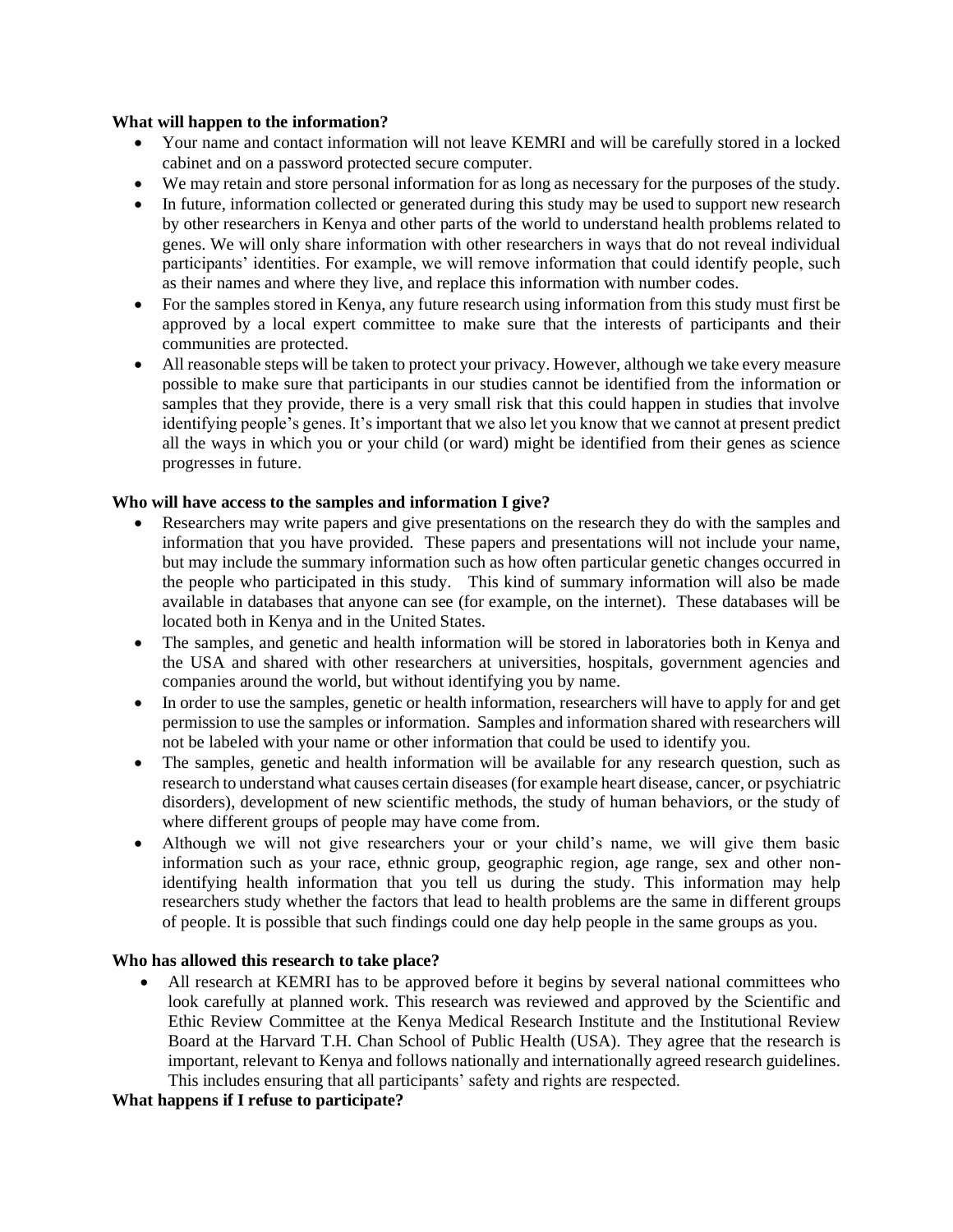- All participation in research is voluntary. You are free to decide if you want you or your child (or ward) to take part or not. If you do agree, you can change your mind at any time without any consequences and this will not affect your child's care in this hospital or school.
- If you decide that you don't want him/her to participate anymore and you do not want his/her blood or saliva to be used in this study. Please let us know and we will destroy the blood, saliva or samples of their genes. However, if the sample has already been shared with other researchers, those samples cannot be returned.
- If your child's (or ward's) sample has been already tested at the time you change your mind, his or her results and other information may have already been shared with other investigators. In that case, we will not be able to destroy this information. However, we can remove the information linking your child's personal information and the data we have collected.

# **Your rights**

- You are entitled to request access to any of your information you have provided to us, subject to certain restrictions. You are also entitled to request that your information be corrected. In order to ensure that your information is up to date, please let us know about any changes to the information you have supplied.
- You may also request that your information be deleted or ask for us to stop using it, and we will comply with your request wherever possible and required by the law. If you revoke permission to use your information, or withdraw yourself from the study, please know that we will not be able to take back information or specimens that have already been used or shared with others.
- If you would like to exercise any of the rights mentioned above, please contact us using the contact details below.

## **Future Contact**

- Since the data we are collecting will not affect your child's health or management in any way at the moment, we will not come back to bring back the results of the tests done to you or your family.
- When your child turns 18, he/she has the right to decide for himself/herself whether to participate in research studies, including the right to withdraw from past studies, such as this one. However, we will not get back in touch at that time, unless you or your child seeks to do so.
- In future, we may do more research as part of our work on learning, physical and emotional disabilities in children. In this case, we may contact you again to see if you would be interested in enrolling your child in another study. You have the right to withdraw your consent for future contact at any point in the future.

## **What if I have any questions?**

You are free to ask me any question about this research. If you have any further questions about the study, you are free to contact the research team using the contacts below

Dr. Amina Abubakar - KEMRI Wellcome Trust Research Programme, P.O. Box 230, Kilifi. Telephone: [0705073853] or Martha Kombe, Telephone: 0741558723.

## **If you want to ask someone independent anything about this research please contact:**

Community Liaison Manager - KEMRI Wellcome Trust Research Programme, P.O. Box 230, Kilifi. Telephone: 041 7522 063, Mobile 0723 342 780 or 0705 154 386.

# *And*

The Secretary - KEMRI/Scientific and Ethics Review Unit, P. O. BOX 54840-00200, Nairobi, Tel number: 020 272 2541 Mobile: 0722 205 901 or 0733 400 003.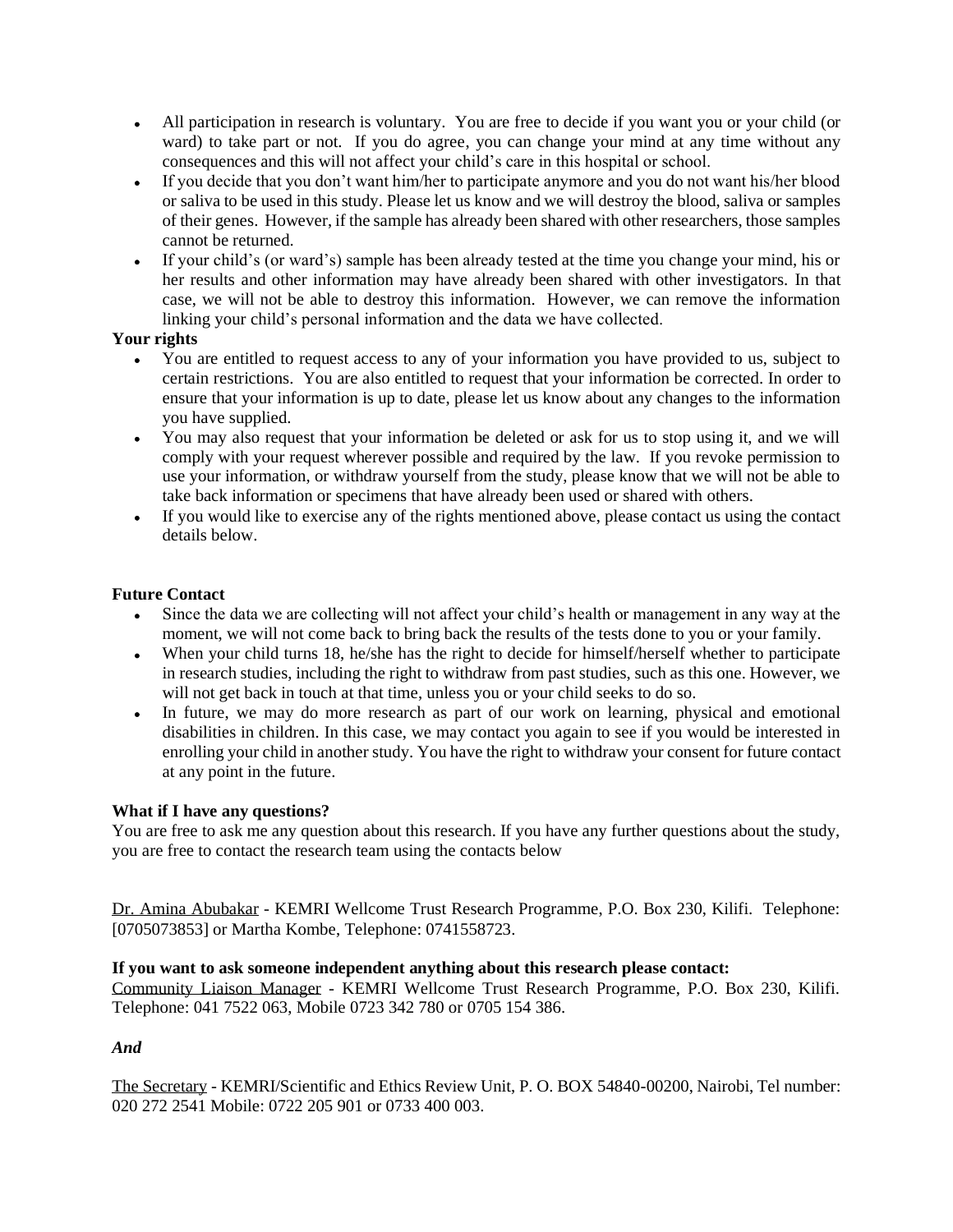## **G.1 CONSENT FORM - Parent/Guardian of Control for Child Participation**

I, the parent/legal guardian of  $\blacksquare$ study explained to me. I have understood all that has been explained and had my questions answered satisfactorily.

#### **Please tick the box below where relevant:**

- • **I agree for my child (or ward) take part in this research.**
- • **I give permission for me and my child (or ward) to be interviewed and for my answers and my child's answers to be recorded.**
- • **I give permission for a sample of my child's (or ward's) blood to be taken.**
- • **I give permission for a sample of my child's (or ward's) saliva to be taken.**
- • **I give permission for my child's (or ward's) sample to be stored at 1) KEMRI, 2) the National Institute of Mental Health Repository and Genomics Resource in the United States and 3) the Broad Institute in the United States.**
- • **I give permission for my child's (or ward's) blood (and, if given, saliva) and my child's health information to be shared for future research and/or commercial purposes. I do not expect direct medical benefit, or future financial benefits.**
- • **If I withdraw this consent, I understand that my child's (or ward's) stored blood (and, if given, saliva) will be destroyed if it has not already been distributed to the research community, and otherwise it will be unlinked from my child's personal information.**
- **I agree to be contacted in the future for additional information.**

| <b>Signature or thumb print:</b> |                            | Date: |  |
|----------------------------------|----------------------------|-------|--|
| <b>Parent/guardian Name:</b>     | <i>(please print name)</i> | Time: |  |
|                                  |                            |       |  |

*Where a parent/guardian cannot read, a witness may observe the consent process and sign below:* I attest that the information concerning this research was accurately explained to and apparently understood by the subject and that informed consent was freely given by the subject.

| Witness' signature: | Date |
|---------------------|------|
| Witness' name:      | Time |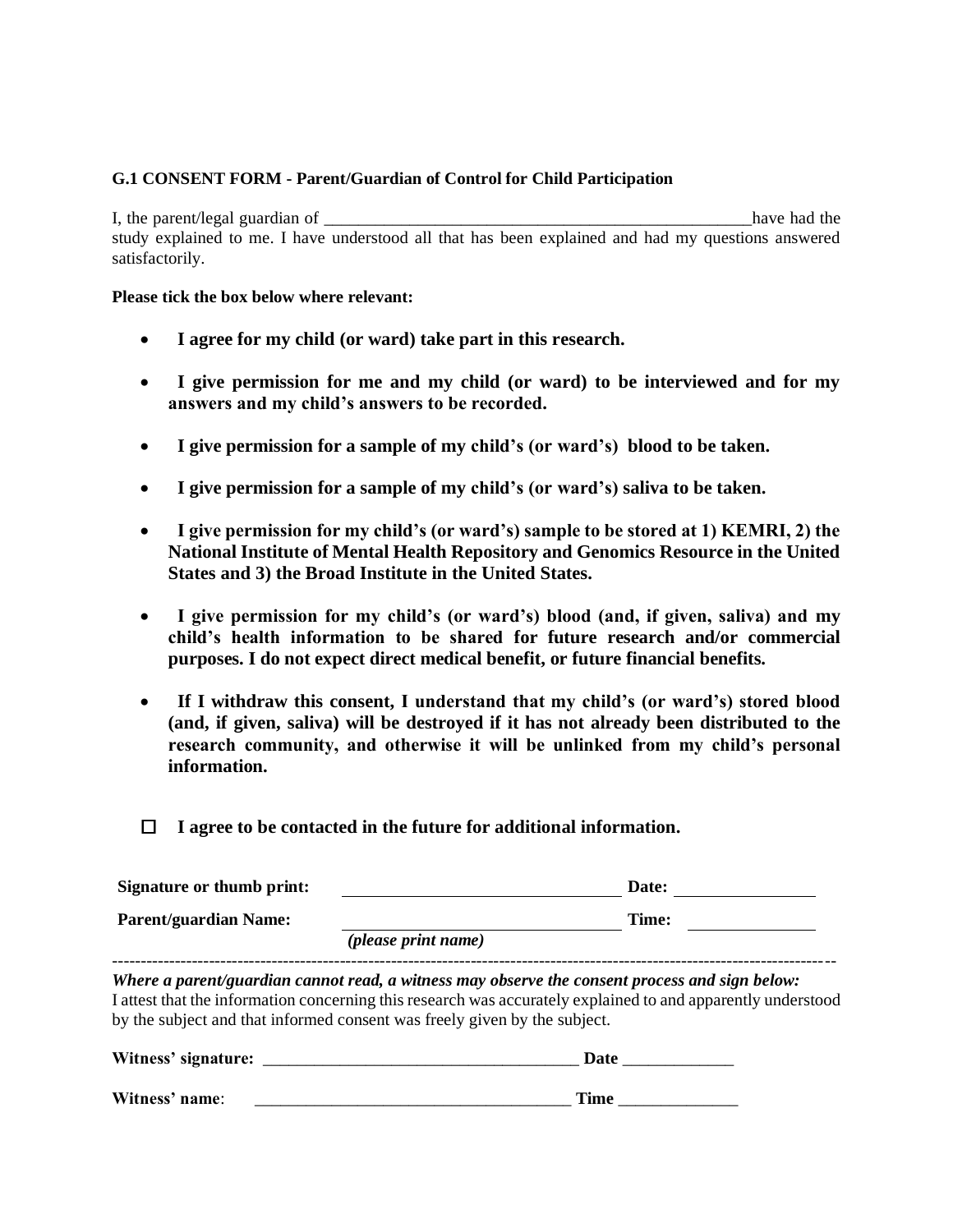*\*A witness is a person who is independent from the trial or a member of staff who was not involved in gaining the consent.*

## *[Following section is recommended, and where verbal consent is obtained, must be signed by person undertaking informed consent.]*

I have followed the study SOP to obtain consent from the [participant]. He/She apparently understood the nature and the purpose of the study and consents in the study. He/She has been given opportunity to ask questions which have been answered satisfactorily.

| Designee/investigator's signature: | Date |
|------------------------------------|------|
|                                    |      |

**Designee/investigator's name :** \_\_\_\_\_\_\_\_\_\_\_\_\_\_\_\_\_\_\_\_\_\_\_\_\_\_\_\_\_**Time** \_\_\_\_\_\_\_\_\_\_\_\_

# **THE PARENT/GUARDIAN SHOULD NOW BE GIVEN A SIGNED COPY TO KEEP**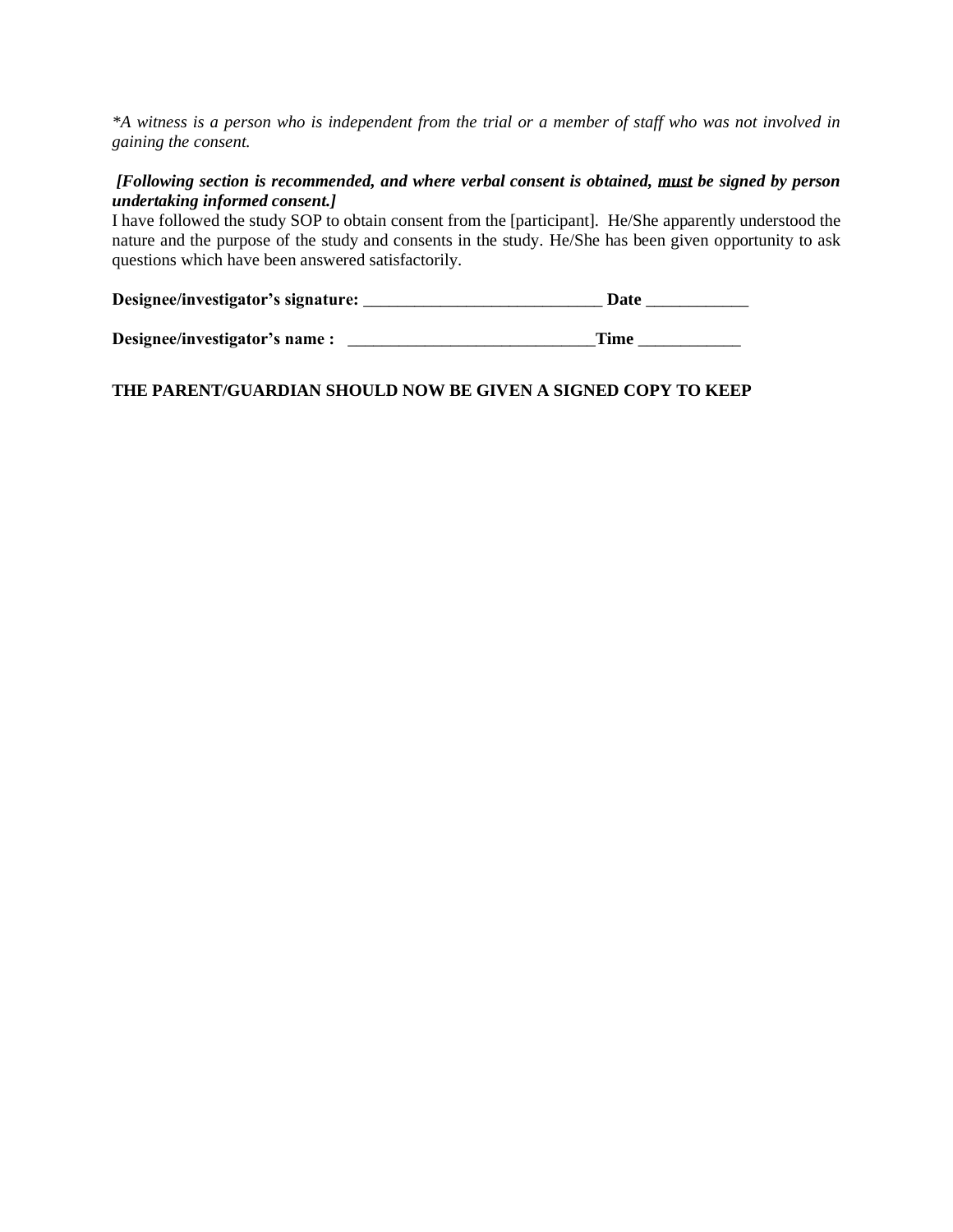# **KEMRI WELLCOME TRUST RESEARCH PROGRAMME**

## **I.1 ASSENT FORM – Adolescent Control**

## **Study Title**: **The Genetic Characterization of Neurodevelopmental Disorders in Kenyan Populations (NeuroDev Kenya)**

**Lay Title:** A study of genes contributing to the development of neuro-disability in Kenyan Children

| Institution     | Investigator                                                 |
|-----------------|--------------------------------------------------------------|
| KEMRI-CGMRC     | Amina Abubakar, Charles Newton, Martha Kombe, Dorcas Kamuya, |
| Broad Institute | Victoria de Menil, Elise Robinson                            |

#### **Who is carrying out this study?**

- This study is being carried out by KEMRI (The Kenya Medical Research Institute) in partnership with the Broad Institute at Harvard University.
- KEMRI is a government organization that carries out medical research to find better ways of preventing and treating illness in the future for everybody's benefit.
- TheBroad Institute (whose legal name is The Broad Institute, Inc.) and KEMRI-CGMRC will determine how your personal data and samples will be used in this study.

#### **What is this study about?**

- In this study, we are trying to understand better the causes of different learning, physical and behavior-related problems that develop in childhood among people living in Africa. At the moment, we are specifically looking at this issue in Kilifi County and Mombasa. We know that in some cases these problems may be linked to factors called genes that run in families, but sometimes, changes that do not run in families occur in genes, these can also lead to behaviourrelated problems.
- The reason we want to understand whether 'genes' have any role in learning, physical and behaviorrelated problems is that this knowledge may help to develop better ways of treating or helping such people in future. However, it is important to realize that information about 'genes' for each individual in this study is very unlikely to directly influence their health or care in any way. Instead, it will help to learn about patterns of illness across all people who have these conditions and we hope to improve the care available in future.
- In this study, we are asking about 1700 parents if their child can take part in this study, including about 850 who have a learning, physical or behavior-related problem and 850 who do not have these problems. If you agree, overall this will involve you giving a sample of blood and saliva and answering some questions.

## **What does participation in this study involve for me?**

If you agree and choose to participate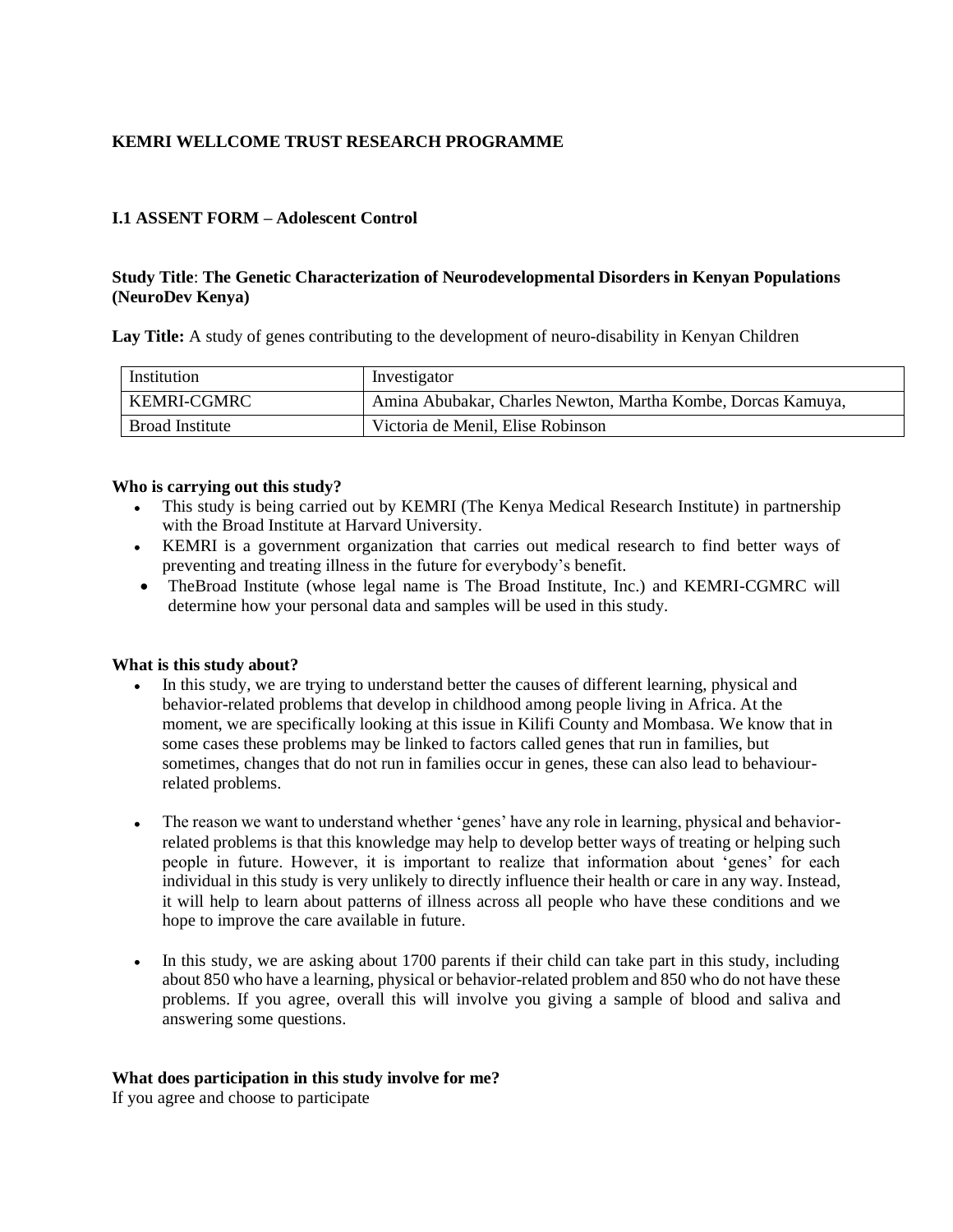- We will ask you some questions about your health and development and observe your behaviour using a set of special tests. These tests involve activities such as solving a puzzle or playing games to see what you understand. Here is an example of some of the activities (show pictures of some of the test items). This will take approximately one hour and 30 minutes.
- We will also look at your medical records to find out about your health. Then a nurse or other trained professional will ask you to give a sample of blood or saliva.
- You will give about two teaspoons (10 ml) of blood, collected in two small tubes. If you give saliva, you will give less than half a teaspoon (0.75 - 2 ml) of saliva.

## **Are there any risks or disadvantages to me taking part?**

- Our priority for every participant is his or her wellbeing.
- You may experience distress or discomfort when answering questions about yourself. You do not have to answer questions if they make you uncomfortable. You may also ask to take a break at any time.
- When giving blood, you may experience a small amount of pain, as with a pin prick. The pain should go away quickly. It is possible that you may have a small bruise or feel dizzy.
- There is a small risk that infection may occur at the site of the blood draw, in which case this can be treated with antibiotics.
- If someone has another sample with 'genes 'from you, which has not been protected, it is possible that you could be identified from your sample. This would happen if the two samples were matched, and one of them was linked to your name. The risk of this happening is very small but may grow in the future as genetic processing is more widely used.
- There may be other risks to privacy that we cannot foresee, because science is progressing so quickly.

## **Are there any advantages to me/ of taking part?**

- There are no direct benefits for taking part in this study.
- If we find that you have symptoms of health problems for which you not already receiving care we will refer you to appropriate clinics and services within the County that are able to help. If there are other support services available within the County that are likely to help you (such as social services or counselling support), we will also set up referrals to these services with your agreement.
- We hope that the results of this study will help scientists to learn more about physical, learning and behavioural problems that develop in childhood and lead to better care being available for these conditions in future.

## **What will happen to the saliva or blood?**

- Individual names will be removed from the saliva and blood samples and replaced by codes, to ensure that as far as possible samples can only be linked to the participants by people closely concerned with the research. However, please note additional information on this risk provided in the following paragraph.
- Some of the research tests that will be done on the sample will be done here in Kenya. However, for some tests that cannot be done in Kenya, part of the samples will be sent to Laboratories overseas in the USA. The names of these laboratories are: 1) the Broad Institute and 2) the National Institute of Mental Health Repository and Genomics Resource.
- With your permission, your samples will be stored for a very long time, possibly longer than you are alive. Some of the blood or saliva sample will be kept in a special lab in KEMRI and some will be stored in the United States of America.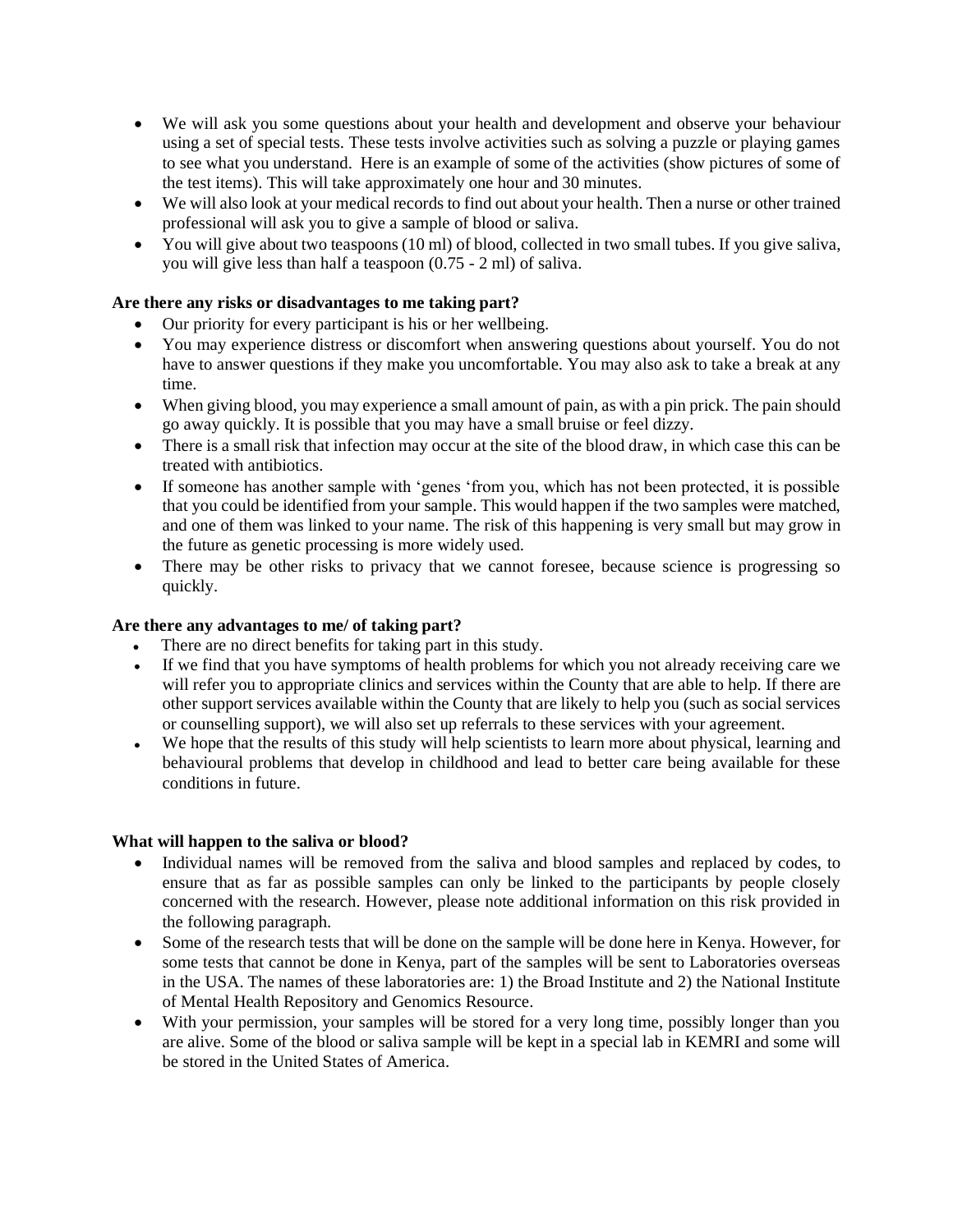#### **What will happen to the information?**

- Your name and contact information will not leave KEMRI and will be carefully stored in a locked cabinet and on a password protected secure computer.
- We may retain and store personal information for as long as necessary for the purposes of the study. The link between your identity and the information will be destroyed at the conclusion of the study.
- In future, information collected or generated during this study may be used to support new research by other researchers in Kenya and other parts of the world to understand health problems related to genes. We will only share information with other researchers in ways that do not reveal individual participants' identities. For example, we will remove information that could identify people, such as their names and where they live, and replace this information with number codes.
- For the samples stored in Kenya, any future research using information from this study must first be approved by a local expert committee to make sure that the interests of participants and their communities are protected.
- All reasonable steps will be taken to protect your privacy. However, although we take every measure possible to make sure that participants in our studies cannot be identified from the information or samples that they provide, there is a very small risk that this could happen in studies that involve identifying people's genes. It's important that we also let you know that we cannot at present predict all the ways in which you might be identified from their genes as science progresses in future.

## **Who will have access to the samples and information I give?**

- Researchers may write papers and give presentations on the research they do with the samples and information that you have provided. These papers and presentations will not include your name, but may include the summary information such as how often particular genetic changes occurred in the people who participated in this study. This kind of summary information will also be made available in databases that anyone can see (for example, on the internet). These databases will be located both in Kenya and in the United States.
- The samples, and genetic and health information will be stored in laboratories both in Kenya and the USA and shared with other researchers at universities, hospitals, government agencies and companies around the world, but without identifying you by name.
- In order to use the samples, genetic or health information, researchers will have to apply for and get permission to use the samples or information. Samples and information shared with researchers will not be labeled with your name or other information that could be used to identify you.
- The samples, genetic and health information will be available for any research question, such as research to understand what causes certain diseases (for example heart disease, cancer, or psychiatric disorders), development of new scientific methods, the study of human behaviors, or the study of where different groups of people may have come from.
- Although we will not give researchers your name, we will give them basic information such as your race, ethnic group, geographic region, age range, sex and other non-identifying health information that you tell us during the study. This information may help researchers study whether the factors that lead to health problems are the same in different groups of people. It is possible that such findings could one day help people in the same groups as you.

## **Who has allowed this research to take place?**

All research at KEMRI has to be approved before it begins by several national committees who look carefully at planned work. This research was reviewed and approved by the Scientific and Ethic Review Committee at the Kenya Medical Research Institute and the Institutional Review Board at the Harvard T.H. Chan School of Public Health (USA).They must agree that the research is important, relevant to Kenya and follows nationally and internationally agreed research guidelines. This includes ensuring that all participants' safety and rights are respected.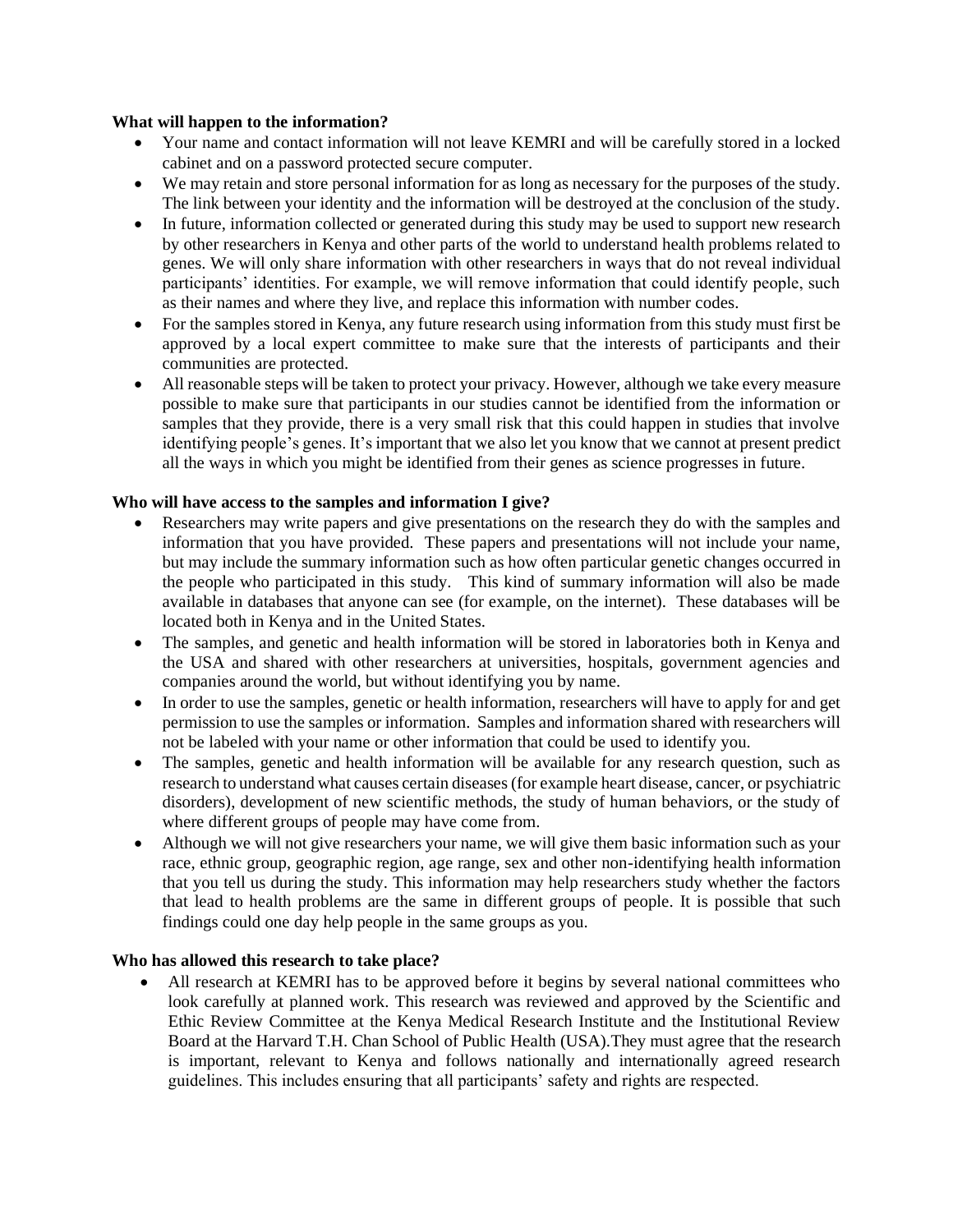## **What happens if I refuse to participate?**

- All participation in research is voluntary. You are free to decide if you want to take part or not. If you do agree, you can change your mind at any time without any consequences and this will not affect your care in this hospital or school. If you decide that you don't want to participate anymore, and you do not want your blood or saliva to be used in this study. Please let us know and we will destroy the blood, saliva or samples of your genes. However, if the sample has already been shared with other researchers, those samples cannot be returned.
- If your sample has been already tested at the time you change your mind, your results and other information may have already been shared with other investigators. In that case, we will not be able to destroy this information. However, we can remove the information linking your personal information and the data we have collected.

# **Your rights**

- You are entitled to request access to any of your information you have provided to us, subject to certain restrictions. You are also entitled to request that your information be corrected. In order to ensure that your information is up to date, please let us know about any changes to the information you have supplied.
- You may also request that your information be deleted or ask for us to stop using it, and we will comply with your request wherever possible and required by the law. If you revoke permission to use your information, or withdraw yourself from the study, please know that we will not be able to take back information or specimens that have already been used or shared with others.
- If you would like to exercise any of the rights mentioned above, please contact us using the contact details below.

## **Future Contact**

- Since the data we are collecting will not affect your health or management in any way at the moment, we will not come back to bring back the results of the tests done to you or your family.
- When you turn 18, you will have the right to decide for yourself whether to participate in research studies, including the right to withdraw from past studies, such as this one. However, we will not get back in touch at that time, unless you seek us to do so.
- In future, we may do more research as part of our work on learning, physical and emotional disabilities in children. In this case, we may contact you again to see if you would be interested in enrolling your child in another study. You have the right to withdraw your consent for future contact at any point in the future.

# **What if I have any questions?**

You are free to ask me any question about this research. If you have any further questions about the study, you are free to contact the research team using the contacts below

Dr. Amina Abubakar - KEMRI Wellcome Trust Research Programme, P.O. Box 230, Kilifi. Telephone: [0705073853] or Martha Kombe, Telephone: 0741558723.

## **If you want to ask someone independent anything about this research please contact:**

Community Liaison Manager - KEMRI Wellcome Trust Research Programme, P.O. Box 230, Kilifi. Telephone: 041 7522 063, Mobile 0723 342 780 or 0705 154 386.

# *And*

The Secretary - KEMRI/Scientific and Ethics Review Unit, P. O. BOX 54840-00200, Nairobi, Tel number: 020 272 2541 Mobile: 0722 205 901 or 0733 400 003.